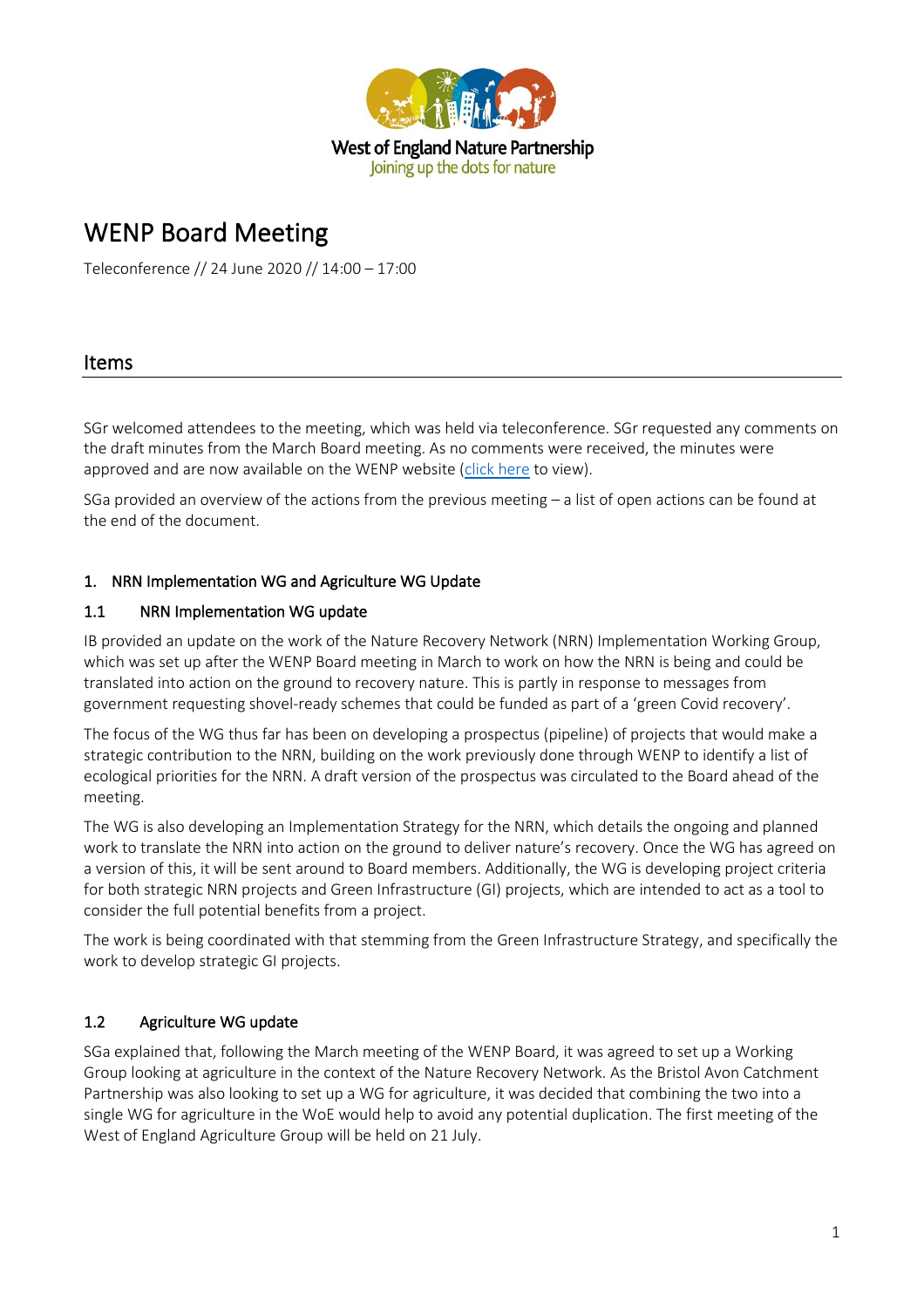

SS noted that there was some slowing of the work around the Agriculture Bill and Environment Bill due to the impacts of Covid-19.

ActionJune20/01: SS to provide an update on ELM Schemes to the September meeting of the WENP Board.

## 2. Delivery Mechanisms

IB (Avon Wildlife Trust) provided a presentation on 'A Nature Based Solutions Platform for the West of England'. The slides from the presentation were sent to Board members ahead of the meeting and are included in the post-meeting distribution. The Wildlife Trusts, including Avon Wildlife Trust, are developing a nature-based solutions platform that could meet demand for, among other ecosystem services, carbon sequestration through creating or restoring habitats. There is also the potential to create a mechanism for aggregating demand for habitat creation (from e.g. carbon sequestration, net gain, natural flood management etc.) through WENP.

The Board were asked if such a delivery mechanism was something that WENP is interested in exploring, and whether there is appetite for pooling demand for habitat creation more generally. It was agreed that there is desire to see such an approach, building from a pipeline of investable projects and looking at how these could be delivered.

RE noted that BCC was keen to be involved in this and take up the offer in the context of the Future Parks project, which is looking at how to leverage investment to improve parks in the city. RK added that he was interested in collaborating in a WENP-wide approach and asked how the work could cut through the environmental offers that fail to achieve their aims. IB replied that working on areas of mutual interest between partners could enable sufficient momentum to be achieved.

LA observed that it was important to pool resources in this work and ensure join up to avoid duplication, and suggested that this would be something the West of England Environment Officer Group would want to be sighted on.

RB noted that there are tried and tested platforms that exist for this purpose, including EnTrade and NatureBid, and that it was important to explore the potential of these as well. SGa reminded the Board that a paper was sent ahead of the meeting looking at the roles of demand aggregation, Environmental Trading Platform and the Landscape Enterprise Networks (LENs) approach in strategic habitat delivery, which is also included in the post-meeting distribution.

SGa added that the LENs approach is being trialled in the Bristol Frome Catchment and could provide a mechanism to achieve a 'place-based' approach to strategic habitat delivery.

It was agreed that SGa would provide resource to explore in more depth what the areas of demand and mechanisms that partners would be interested in trialling are. Additionally, the idea will be taken to the Environment Officer Group.

IB added that The Wildlife Trusts have published a report 'Let Nature Help' on nature's contribution to the climate crisis, which can be found [here.](https://www.somersetwildlife.org/sites/default/files/2020-06/Let%20Nature%20Help.pdf)

ActionJune20/02: SGa to explore with partners what are the areas of demand and mechanisms that they would be interested in trialling.

ActionJune20/03: LA to take the idea of a strategic habitat delivery mechanism to the WoE Environment Officer Group.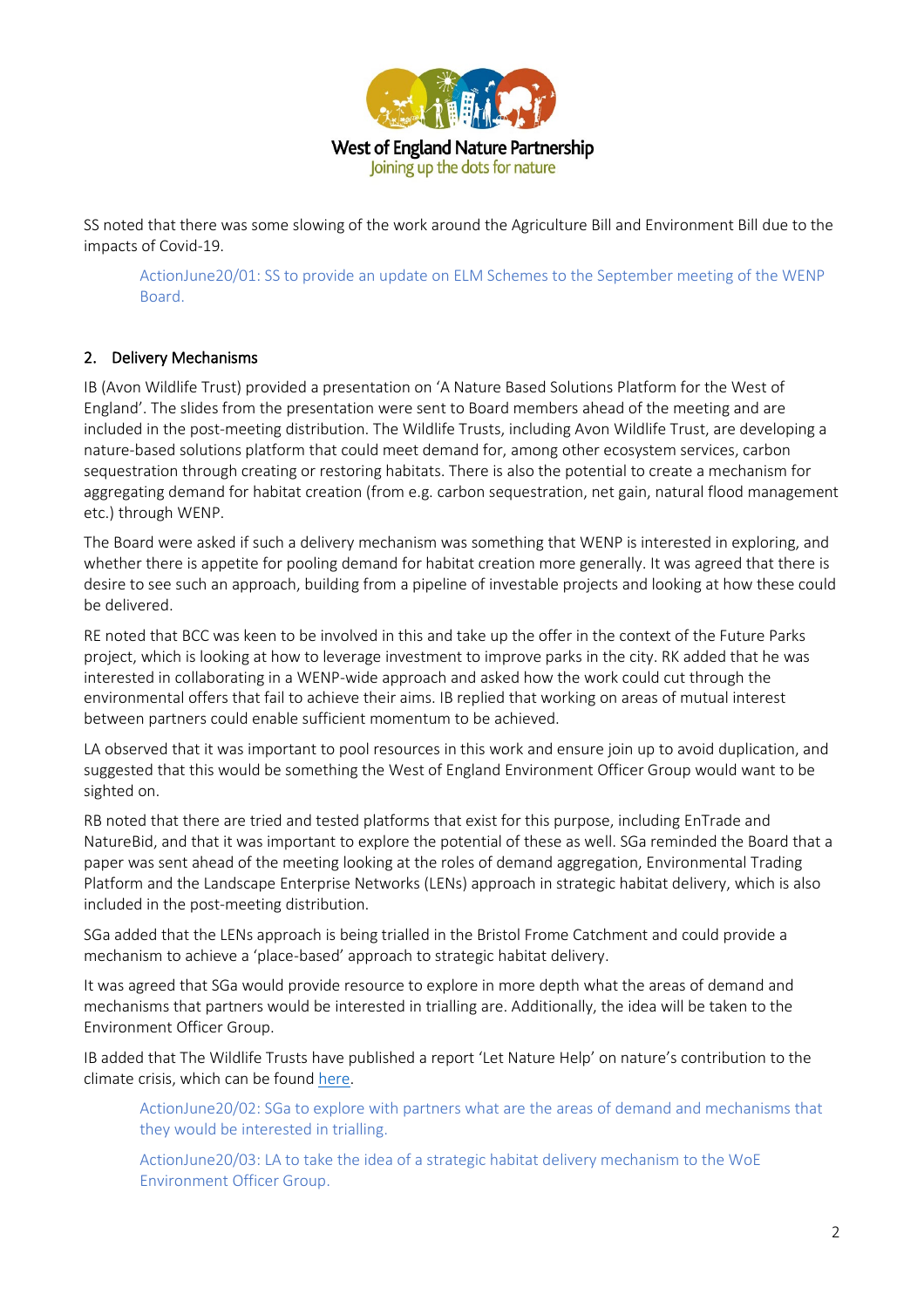

## 3. Spatial Planning

### 3.1 West of England Joint Green Infrastructure Strategy update

LA thanked Board members for their contribution to developing the West of England Joint Green Infrastructure Strategy (JGIS), which was approved at WECA Joint Committee on the 19<sup>th</sup> June. At the same meeting, the Joint Committee also approved £300k for the development of business cases for green infrastructure projects that could be taken to the WECA investment fund.

The meeting approved the creation of an WoE Environment Officer Group that would work on responding to the statutory requirements from the Environment Bill. In addition to Local Authority and WECA officers, external organisations including WENP will be represented on the Group, and LA will provide representation from the Environment Officer Group on the WENP Board. There will be a number of sub-groups sitting under this group, broadly categorised into the five themes of the 25 Year Environment Plan.

An informal agenda-setting meeting for the group will take place soon, to which representatives of WENP and BACP have been invited.

#### 3.2 Landscape classification

SGr explained that a paper on landscape classification (distributed to the Board pre-meeting) had been written up based on GIS mapping done by Nick Tew, a PhD placement student with WENP earlier this year. The mapping utilises an approach pioneered in the Greater Manchester area by Dennis et al. (2018) to characterise census reporting units across the West of England into seven landscape types, based upon their composition of land use and land cover, and investigate the distribution of different land use types across the region.

The meeting agreed that the paper should be published on the WENP website, making clear that it is a background paper rather than informing planning. Additionally, 'landscape classification' should be renamed, potentially to 'greenspace' classification.

ActionJune20/04: SGa to redraft and publish the Landscape Classification Report on the WENP website.

## 4. Nature, Health and Wellbeing Update

SGr and SGa provided members with a brief update on WENP's work on nature and health, led by the Nature and Health Strategy Group:

- The Nature and Health Strategy Group most recently met in May, with minutes of the meeting circulated to Board members as part of the pre-meeting distribution.
- A webinar on nature and health was held on the 11 June by WENP, Natural Academy and Ecowild. More information on the webinar, including a recording and presentations, can be found on the WENP website [\(https://www.wenp.org.uk/2020/nature-and-health-webinar/\)](https://www.wenp.org.uk/2020/nature-and-health-webinar/).
- The Practitioner Network for Nature and Health met most recently on the morning of 11 June. Notes from the meeting can be found [here.](https://www.wenp.org.uk/wp-content/uploads/2020/06/WoE-Practitioner-Network-for-Nature-and-Health-Jun-20-Notes.pdf)

It was explained that a more formal arrangement would be put in place to formalise the funding arrangements for the West of England Practitioner Network for Nature and Health, which has been funded through the Academic Health and Science Network (AHSN) and the West of England Directors of Public Health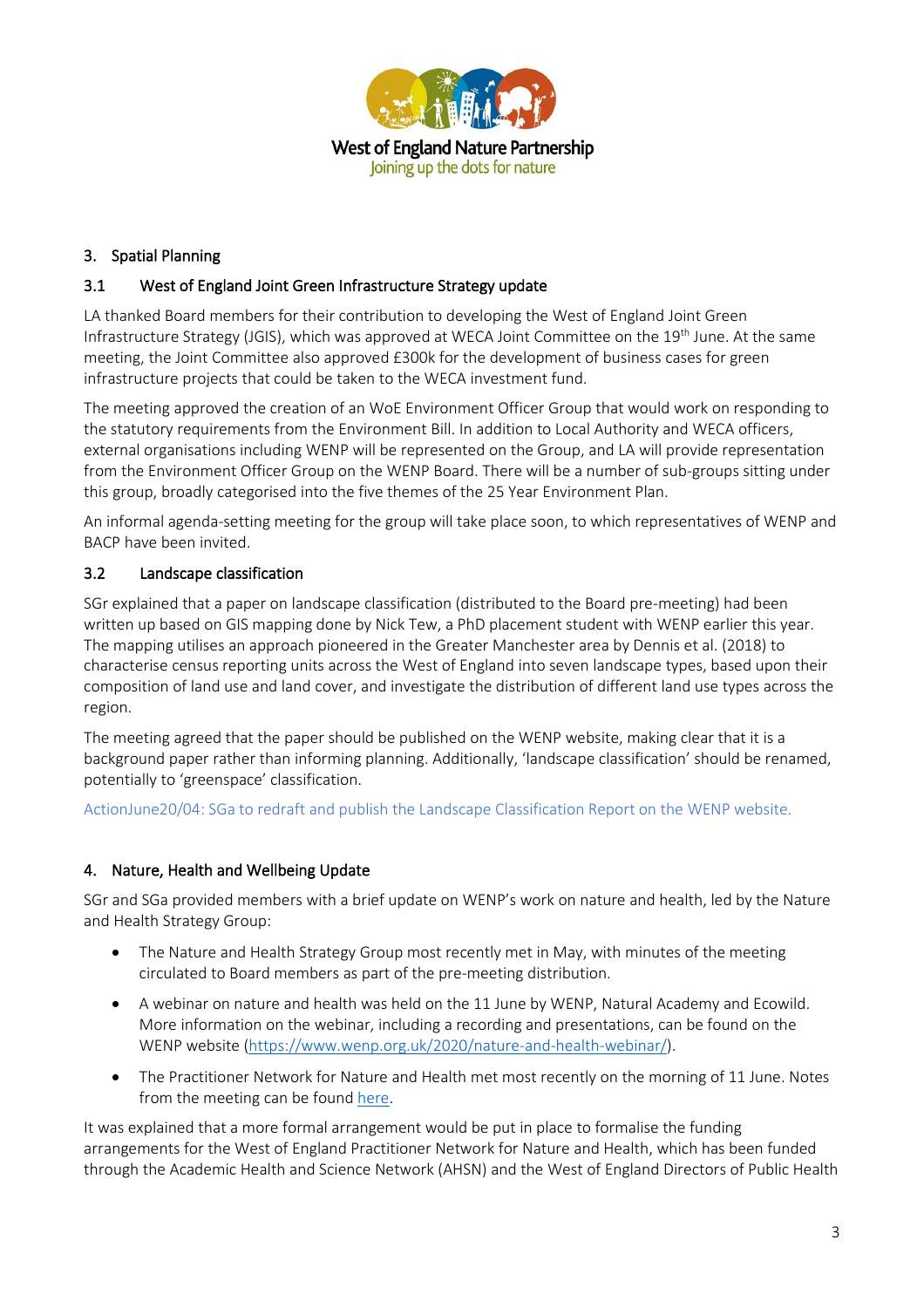

thus far. The energy and momentum of the Network needs to be harnessed to move towards the sector being recognised as a mainstream provider of health services.

The meeting noted that the sector is currently lacking funding at scale; work is ongoing to plug the sector in to health and wellbeing, through an upcoming meeting with Social Prescribing Link Workers and a presentation to Bristol Health Partners on WENP's nature and health work. There is potentially an opportunity to work more closely with Health and Wellbeing Board within the West of England.

RB explained that a sub-project of the Somer Valley Rediscovered scheme was looking at the use of naturebased social prescribing to encourage more sustainable prescribing practices for chronic conditions, thereby reducing the use of pharmaceuticals. This is being funded by Wessex Water as it is seen as potentially more cost-effective way of reducing the presence of pharmaceuticals in the water supply, which are otherwise costly to remove. However, nature-based social prescribing does require access to good-quality, accessible and local green spaces.

ActionJune20/05: SGa to draft a letter of agreement with Natural Academy regarding funding for the Practitioner Network.

#### 5. Tree & Woodland Strategy update

Jon Clark provided an update on the development of a Tree and Woodland Strategy for the West of England, which is being led by the Forest of Avon (FoA) Trust under commission from WENP. The Strategy is intended to provide an agreed vision for trees and woodlands in the West of England, and is one of the strategic actions included in the JGIS.

It was explained that a first version of the Strategy has been drafted and is currently out for consultation, alongside an outline of a detailed appendix that uses the framework of the JGIS' GI Areas and LAs' Landscape Character Assessments (LCAs) to set out detailed tree & woodland priorities for each LCA. The main document is intended to be a concise outward-facing document, backed up by details in appendices.

The Board welcomed the production of the Strategy and noted its significance. MM observed that there is a need to be ambitious and build in deliverable projects where possible, and to also use the Strategy as a vehicle to support the production of non-woodland habitat. IB added that some of the priority areas for woodland creation could be built into project proposals, and that there was a need to think about mechanisms for delivery.

JC informed attendees that there was a need for support for graphics and mapping. It was agreed that it was crucial to get the presentation of the document right and to communicate it effectively, and so JC was asked to scope out costs for graphics and communications.

RK noted that the Nature for Climate fund highlights community forests, which could be a significant source of central funding. The Strategy therefore also needs to act as a refreshed Forest of Avon Plan as well as a Tree and Woodland Strategy.

It was also noted that DEFRA's [England Tree Strategy](https://consult.defra.gov.uk/forestry/england-tree-strategy/supporting_documents/englandtreestrategyconsultationdocument.pdf) is [out for consultation](https://consult.defra.gov.uk/forestry/england-tree-strategy/#:%7E:text=The%20strategy%20will%20set%20out,climate%20change%20and%20recover%20biodiversity.) and noted the importance of informed and empowered partnerships. The England Tree Strategy is positive about natural solutions, and it would be good to emphasise this in any response.

ActionJune20/06: JC, with support from the Tree and Woodland Strategy Group, to scope out costs for graphics and communications for the WoE Tree and Woodland Strategy.

ActionJune20/07: RK and SGa to produce a consultation response to the England Tree Strategy.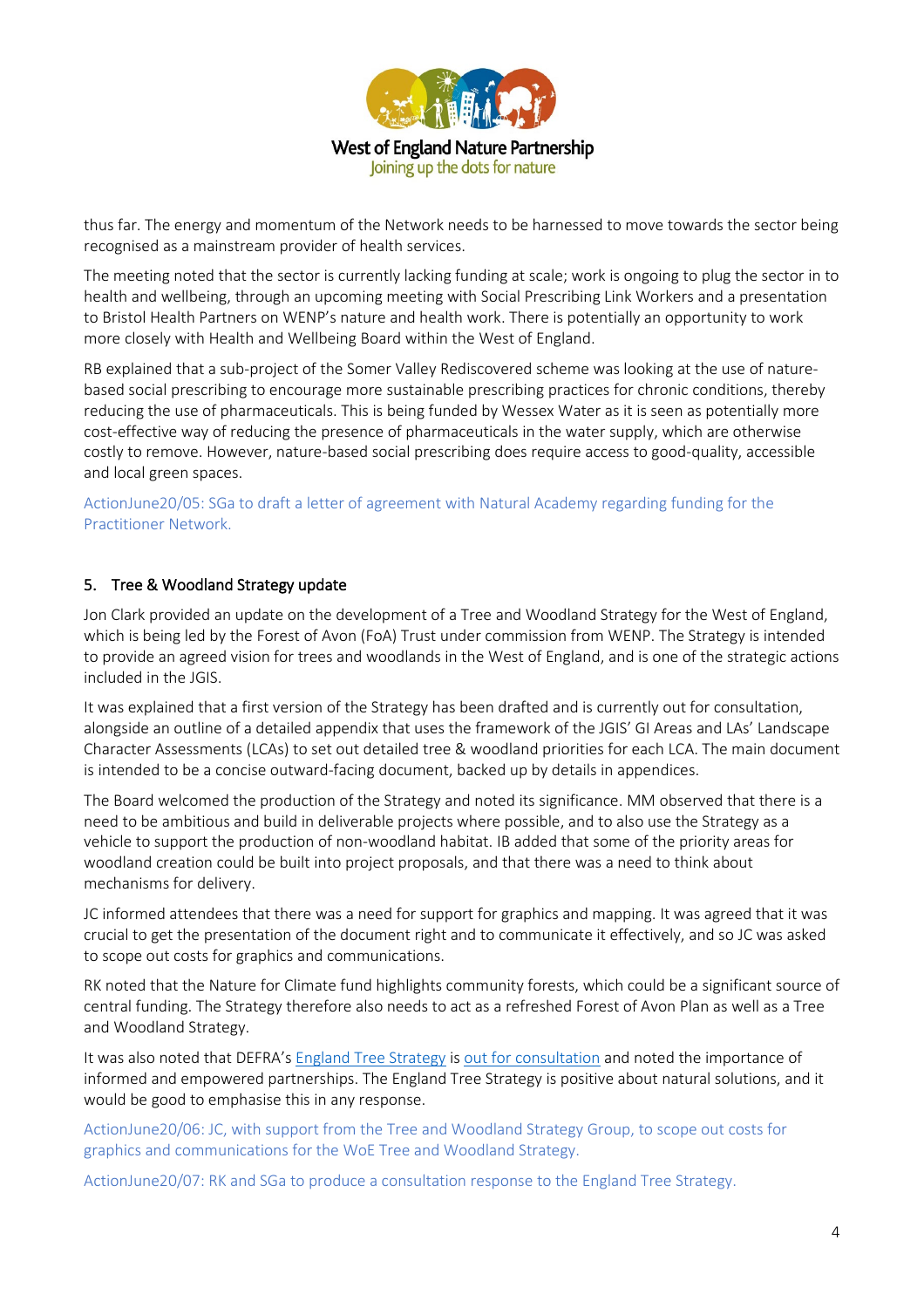

#### 6. Partner updates

SGr requested any updated from partners.

- Bristol City Council are progressing the Future Parks Programme. The prospectus will now be released in February, which does provide more time to do the baseline work, including the nature element. The health-based work of Future Parks should be linked to the WENP nature and health work.
- Natural England are reorganising around the mission of nature recovery, with more resource being made available this work (including in the West of England).

MM gave a brief presentation on the **Bath River Line** project, which is one of the projects within B&NES' Water Space programme. The project aims to create a continuous 5km walking and cycling connection between Bath City Centre and the Western City Limits, together with a series of improved public access hard landscaped and green spaces. One strand of the project is ecology/environment, including improvements in riverside habitat, bat habitat, and fish passes. Work is now underway to support the development of the Bath River Line through a multi-disciplinary working group, and a full business case is being produced for WECA.

More generally, the Water Space project has been well-received, and B&NES are working with BCC to extend the project to Portishead in the form of an 'Avon Strategic Corridor'.

- South Gloucestershire Council are in the process of 'pond banking' as part of the District Level Licensing Scheme for great crested newts. A first draft of the Biodiversity Net Gain SPD has been produced. Work is ongoing on the Avonmouth Severnside Enterprise Area flood defence improvement scheme. Work on the first phase of this between Aust and Severn Beach, which forms part of the String of Pearls, is starting later this year. The project board is considering fast-tracking the Hallen Marshes element of the scheme.
- Phase 1 priority habitat surveys are being rolled out as part of an environmental data update being undertaken by BRERC and WSP, commissioned by WECA.
- **BACP** are mirroring the activity of WENP and the JGIS, and are leading on the wetland element of the NRN, including an update of the wetland layer of the mapping.
- Coronavirus is having a significant impact on the Avon Wildlife Trust. Conversations are ongoing with local authorities on addressing the ecological emergency. An ecological emergency action plan is being developed for Bristol, which is aiming to be finalised by the Autumn. The plan is built around a nature recovery network for Bristol.
- RK noted that the Community Forests, of which there are ten included the Forest of Avon, have submitted a £100m bid to DEFRA. The West of England Tree and Woodland Strategy will help to put us in the right place for this with a focus on biodiversity. The SW Forest Advisory Group, on which Jon Clark sits, will take an interest in local strategies, and so is a good opportunity for the WoE Strategy to get recognition.

## 7. Any Other Business

SGr noted the importance of the issues raised by the Black Lives Matter movement and the need to address a lack of diversity in the environmental sector. IB replied that this was being reflected in the Bristol Ecological Emergency Action Plan, and how WENP incorporates this issue is interesting. SGa noted that the Nature and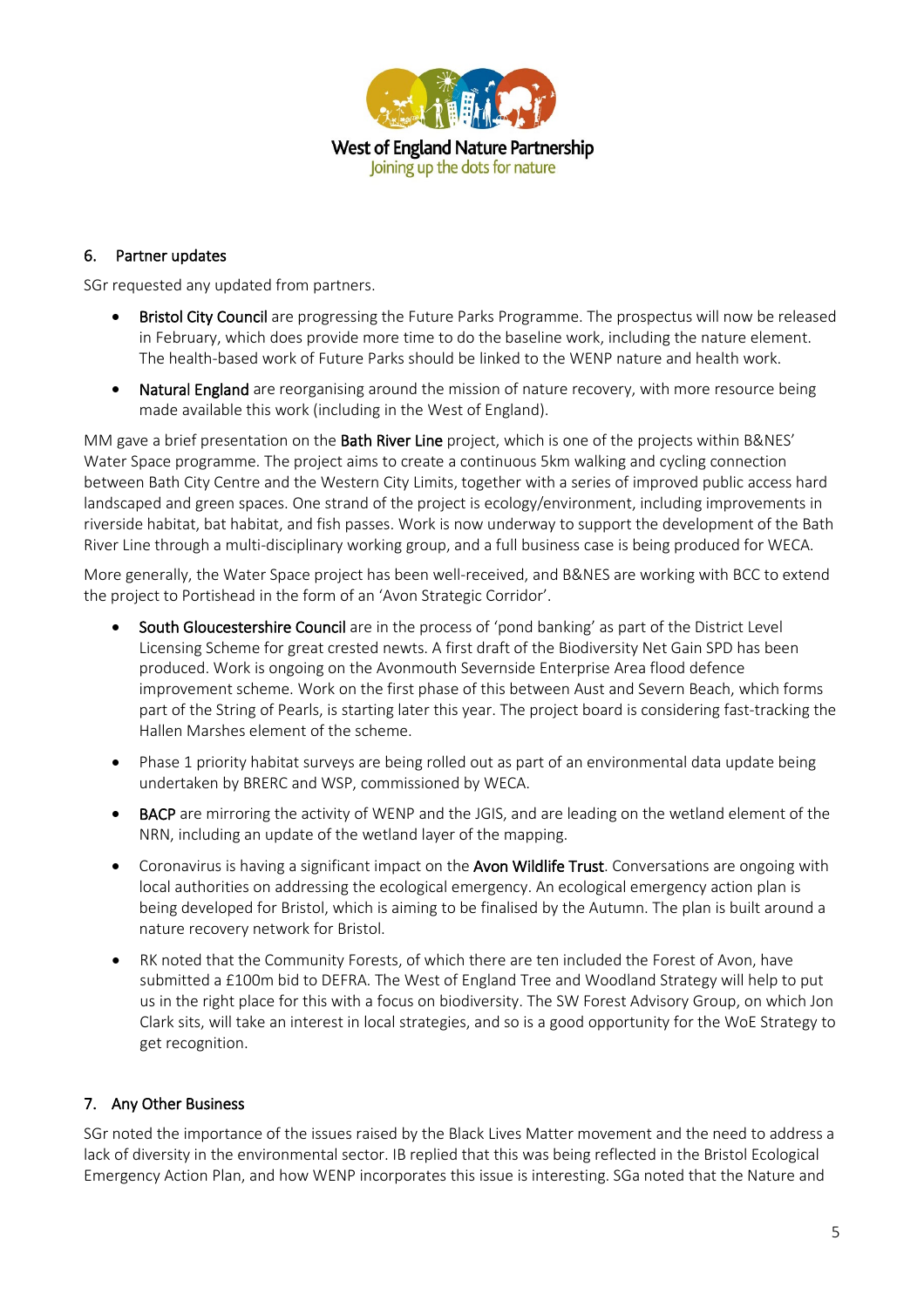

Health Practitioner Network were also discussing this matter, and RC added it was being discussed through River Frome reconnected. It was suggested that this could be a topic addressed at a WENP conference.

As it is not currently feasible to hold a WENP Conference in person, it was suggested that a virtual event could be held in the Autumn.

ActionJune20/08: SGa to look into holding a virtual WENP Conference in the Autumn.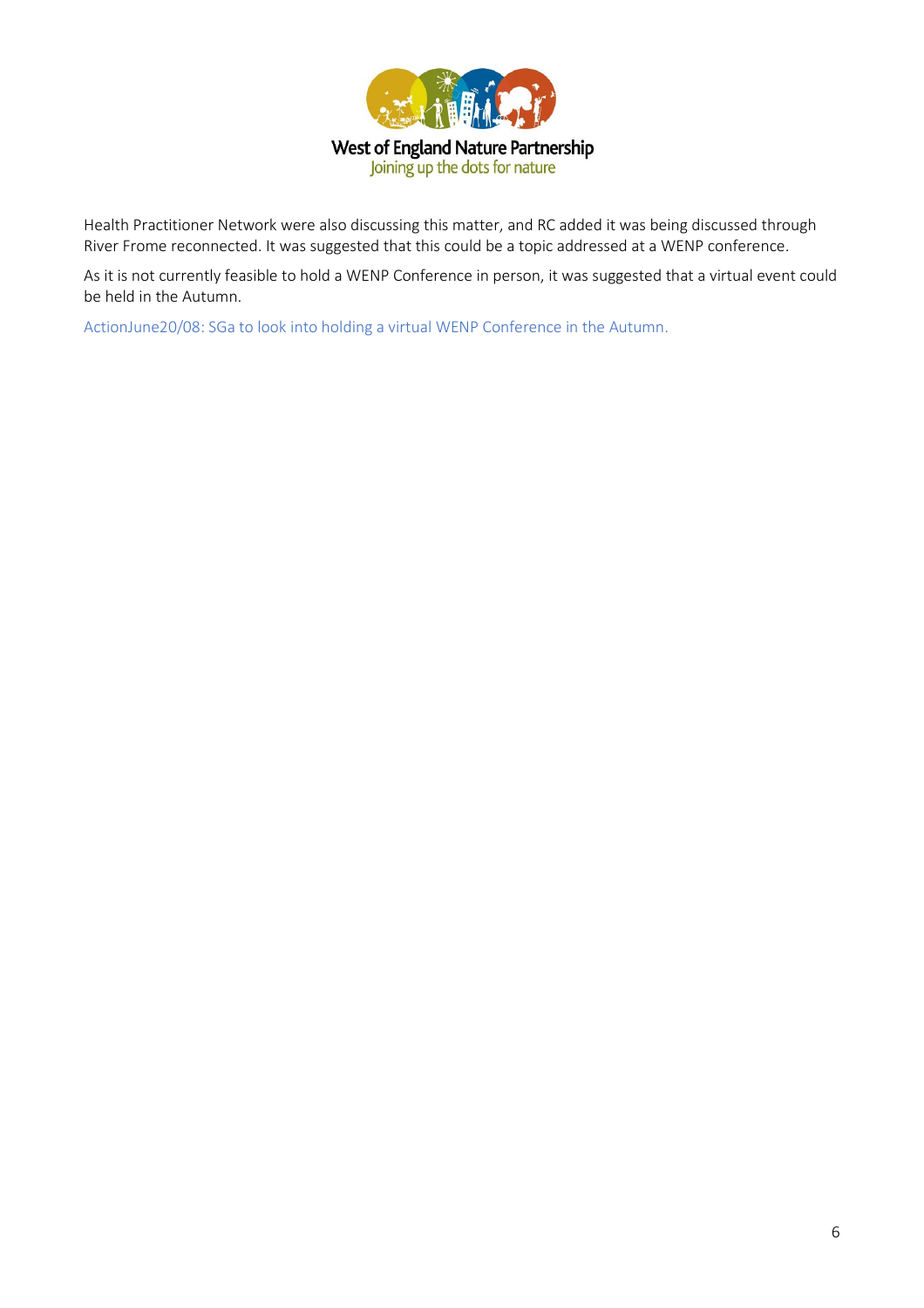

## Attendance

#### Attendees

| Selena Gray (Chair) – SGr   | West of England Nature Partnership       |
|-----------------------------|------------------------------------------|
| Ian Barrett - IB            | Avon Wildlife Trust                      |
| Richard Cresswell – RC      | Bristol Avon Catchment Partnership       |
| Richard Ennion – RE         | Bristol City Council                     |
| Mark Minkley – MM           | Bath & North East Somerset Council       |
| Simon Stonehouse – SS       | Natural England                          |
| John Flannigan              | North Somerset Council                   |
| David Villis – DV           | South Gloucestershire Council            |
| Ruth Barden – RB            | Wessex Water                             |
| Laura Ambler – LA           | West of England Combined Authority / LEP |
| Ross Kennerley – RK         | <b>Woodland Trust</b>                    |
| Stuart Gardner – SGa        | West of England Nature Partnership       |
| Observers<br>Jon Clark - JC | Forest of Avon Trust                     |

Natasha Clarke **Bristol Water** Bristol Water Russell Ashfield National Trust Tom Boden National Trust

Apologies

Sally Hogg<br>
Bristol City Council (representing Directors of Public Health)<br>
Bristol, North Somerset & South Gloucestershire CCG Bristol, North Somerset & South Gloucestershire CCG Andy Hicklin **Environment Agency** Paul Cottington **National Farmers Union** Savita Wilmott Natural History Consortium Brian Glasson South Gloucestershire Council (representing Heads of Planning)